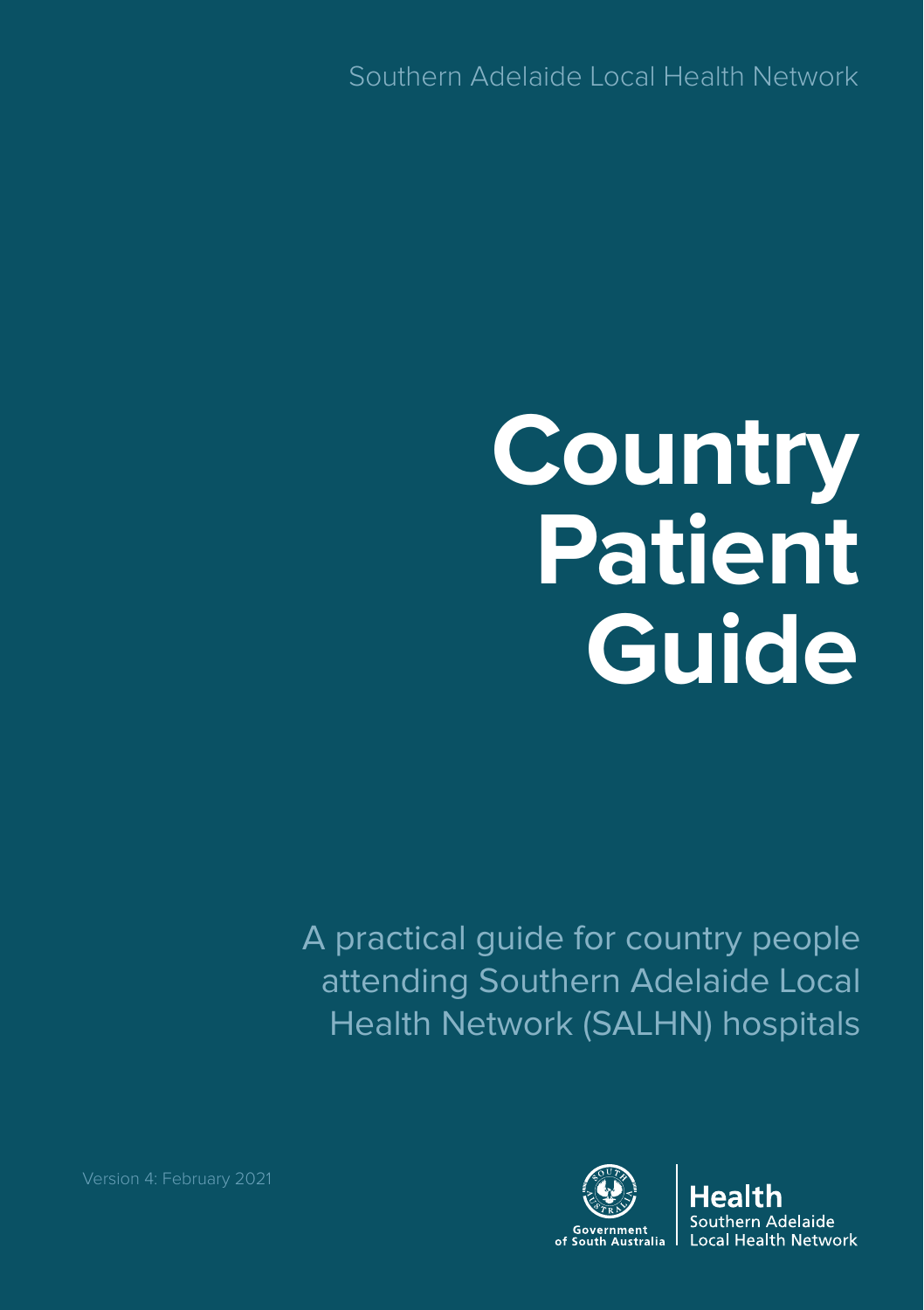# **Contents**



**This information booklet is in addition to the Patient Information Guide which is already available to patients. [Flinders Medical Centre Patient Information Guide](https://www.sahealth.sa.gov.au/wps/wcm/connect/c1cb4c004bc8cacc9b71bfeb3852325e/Patient+Information+Guide+Flinders+Medical+Centre.pdf?MOD=AJPERES&CACHEID=ROOTWORKSPACE-c1cb4c004bc8cacc9b71bfeb3852325e-niRTKBu) [Noarlunga Hospital Patient Information Guide](https://www.sahealth.sa.gov.au/wps/wcm/connect/36965b8049b585a88a4dde9b6ca12d15/Noarlunga+Hospital+Patient+Information+Guide+SALHN.pdf?MOD=AJPERES&CACHEID=ROOTWORKSPACE-36965b8049b585a88a4dde9b6ca12d15-niR6W8-)**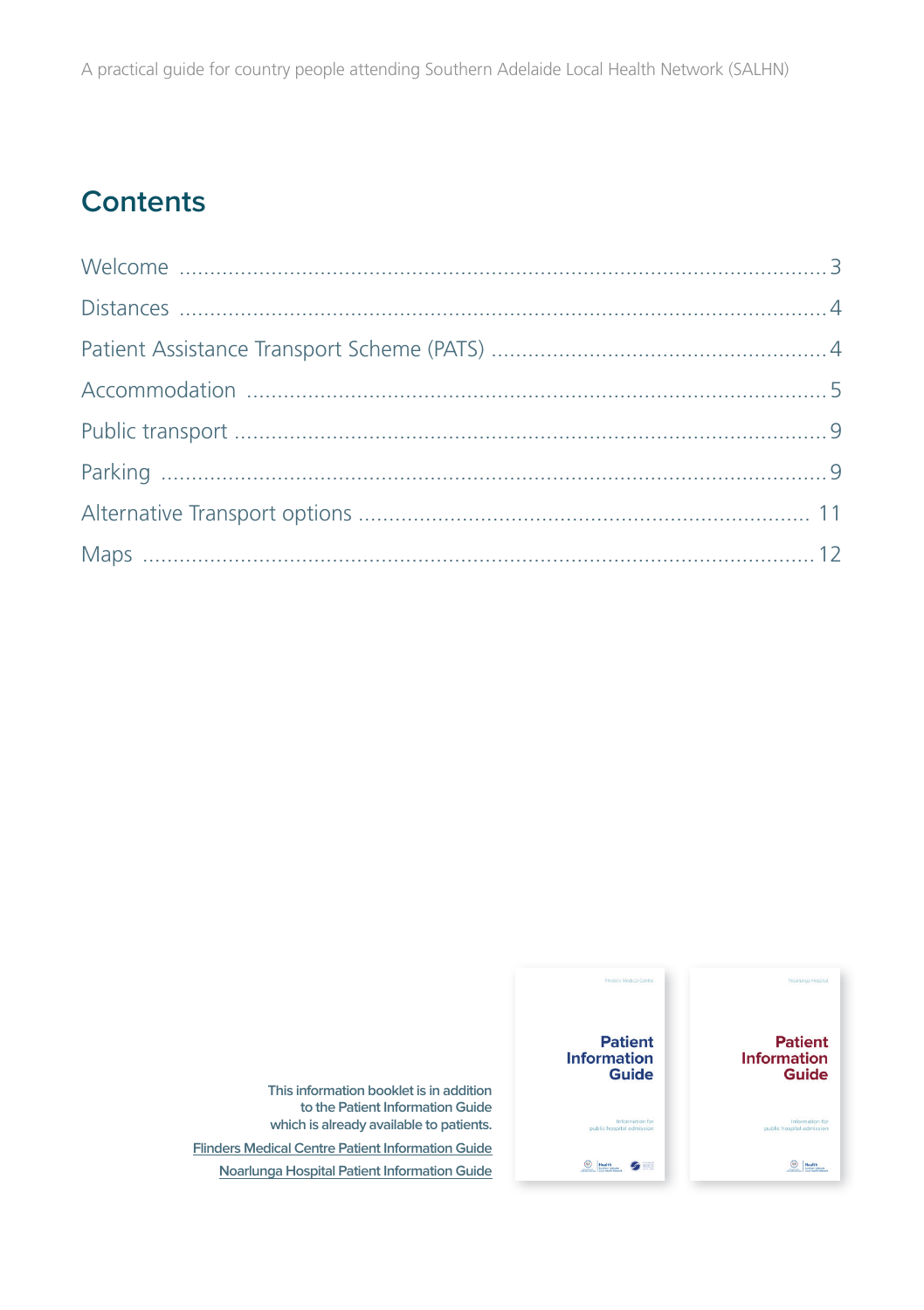# **Hello and welcome to the Southern Adelaide Health Network (SALHN)**

This guide is designed to provide country people attending one of our SALHN hospitals or the Repat Health Precinct with practical information about travel, accommodation and services. It is designed to be used in conjunction with either the Flinders Medical Centre (FMC) Patient Information Guide or the Noarlunga Hospital Patient Information Guide. These hospital patient guides provide a comprehensive overview of our hospital sites and services – and contain a wide range of information from parking and public transport, to what to expect during your hospital stay and when you are discharged.

You can find the Flinders Medical Centre Patient Information Guide [here.](https://www.sahealth.sa.gov.au/wps/wcm/connect/c1cb4c004bc8cacc9b71bfeb3852325e/Patient+Information+Guide+Flinders+Medical+Centre.pdf?MOD=AJPERES&CACHEID=ROOTWORKSPACE-c1cb4c004bc8cacc9b71bfeb3852325e-niRTKBu)

You can find the Noarlunga Hospital Patient Guide [here.](https://www.sahealth.sa.gov.au/wps/wcm/connect/36965b8049b585a88a4dde9b6ca12d15/Noarlunga+Hospital+Patient+Information+Guide+SALHN.pdf?MOD=AJPERES&CACHEID=ROOTWORKSPACE-36965b8049b585a88a4dde9b6ca12d15-niR6W8-) 

The Country Patient Guide contains information specific to rural and remote consumers and patients visiting our SALHN hospitals and the Repat Health Precinct.

Coming to the city for an operation or appointment can be stressful and worrying. We hope our Country Patient Guide helps ease your journey as a consumer of SALHN services.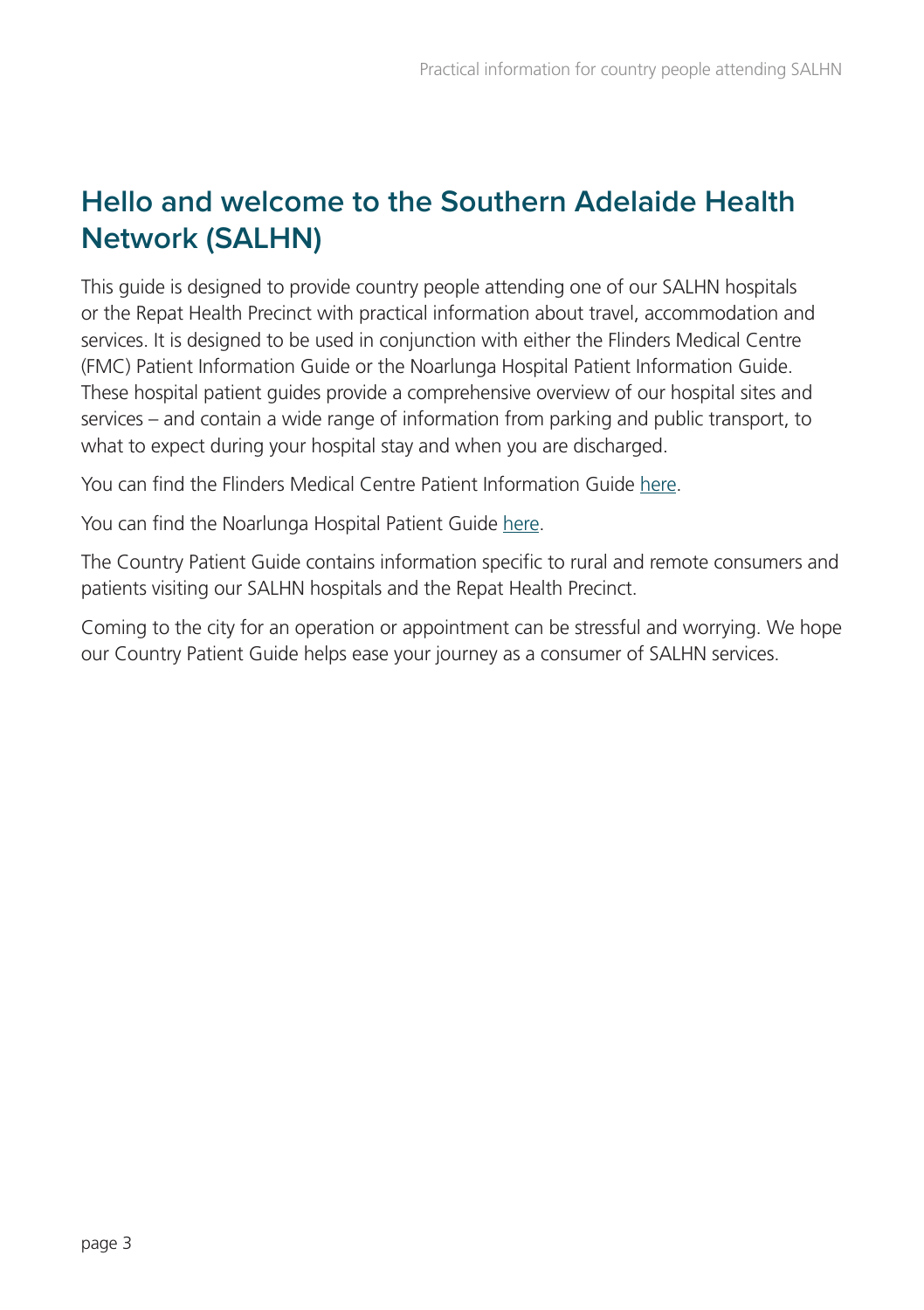# <span id="page-3-0"></span>**Distances:**

Airport to FMC – approximately 15 kms Aiport to Noarlunga Hospital – 30 kms Airport to Repat Health Precinct – 12 kms Great Southern Railway (Keswick Terminal) to Flinders Medical Centre – approximately 10 kms to Repat Health Precinct – 8 kms to Noarlunga Hospital – 26 kms.

# **Patient Assistance Transport Scheme (PATS)**

The Patient Assistance Transport Scheme (PATS) is a subsidy program that provides financial assistance to people to help cover the cost of travel, escort and accommodation costs when rural and remote South Australians travel over 100km each way to see a specialist.

If you meet the eligibility requirements, assistance is available to travel on the most economical form of transport appropriate to you medical condition as recommended by your referring doctor.

Claim forms for PATS are available from:

- Local PATS office
- Referring GP / doctors
- Social worker and counselling services
- [PATS section](https://www.sahealth.sa.gov.au/wps/wcm/connect/public+content/sa+health+internet/search?q=Patient+Assistance+Transport+Scheme) of the SA Health Website. Patients can fill out [Section 3.](https://www.sahealth.sa.gov.au/wps/wcm/connect/3d9cd6004d48c687837dfb4c56539eed/PATS+-+SECTION+3_R3..pdf?MOD=AJPERES&CACHEID=ROOTWORKSPACE-3d9cd6004d48c687837dfb4c56539eed-niRKLQv) This section also provides guidance about when your doctor needs to fill out Section 1 and when your specialist should to fill out Section 2.

Remember to keep accommodation and travel receipts to attach to your PATS form.

# Patient Assistance Transport Scheme Contacts

To discuss eligibility and questions related around PATS:

- Speak with the PATS team on the telephone 1300 341 684
- Email to [PATS@sa.gov.au](mailto:PATS@sa.gov.au)
- Contact your local PATS office (listed below and over page).

#### Adelaide

PO Box 3017 Rundle Mall ADELAIDE SA 5000 Fax: (08) 8226 5580

#### Mount Gambier & Districts Health Service

Wehl Street North PO Box 267 MOUNT GAMBIER SA 5290 Fax: (08) 8721 1555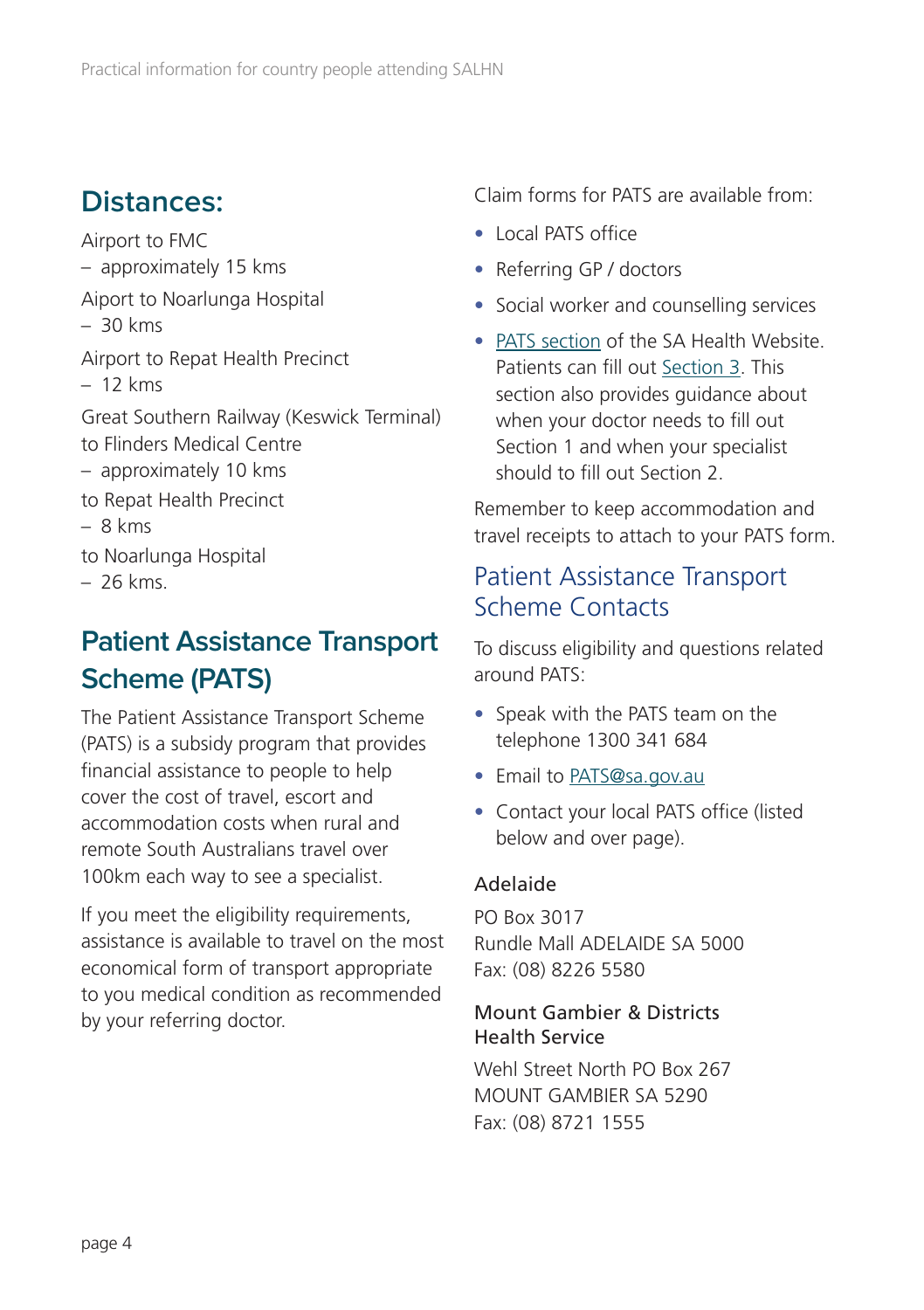#### <span id="page-4-0"></span>Port Lincoln Health & Hospital Services

PO Box 630 PORT LINCOLN SA 5606 Fax: (08) 8683 2060

#### Port Augusta Hospital & Regional Health Services

Hospital Road PORT AUGUSTA SA 5700 Fax: (08) 8668 7643

# Riverland Regional Health Service

Maddern Street BERRI SA 5343 Fax: (08) 8580 2498

#### Whyalla Hospital & Health Services

Wood Terrace PO Box 267 WHYALLA SA 5600 Fax: (08) 8648 8529

# **Accommodation**

There are a range of accommodation facilities available. These include subsidised accommodation as well as commercial options.

While PATS eligible clients will receive some rebate there will still be a gap that will need to be covered.

It is essential to book as early as possible to avoid disappointment. When booking, remember to mention any specific requirements you require, ie. unable to climb stairs etc. to allow for a correct allocation of room.

*Some commercial accommodation offer discounted rates when staying locally for treatment at FMC, Noarlunga Hospital or Repat Health Precinct. Enquire at the time of booking.*

# Subsidised Accommodation

#### Cancer Council Accommodation

The Cancer Council provides a welcoming environment for guests to stay who have travelled to Adelaide for treatment. Personal or nursing care is not provided and it is recommended that you have a carer stay with you. Priority is given to people undergoing cancer treatment but also extends to guests with other medical appointments.

#### Website and additional information: [www.cancersa.org.au](http://www.cancersa.org.au/)

Locations are:

#### Cancer Council Lodge – Flinders

27 Dequetteville Terrace, Kent Town Telephone: 13 11 20

Travel time: approx. 25 - 30 minutes to both Repat Health Precinct and FMC; 40 - 45 mins to Noarlunga Hospital.

#### Cancer Council Lodge – Greenhill 204 Greenhill Road, Eastwood

Telephone: 13 11 20 Travel time: approx. 25- 30 mins to FMC; 20 mins to Repat Health Precinct; 35 mins to Noarlunga Hospital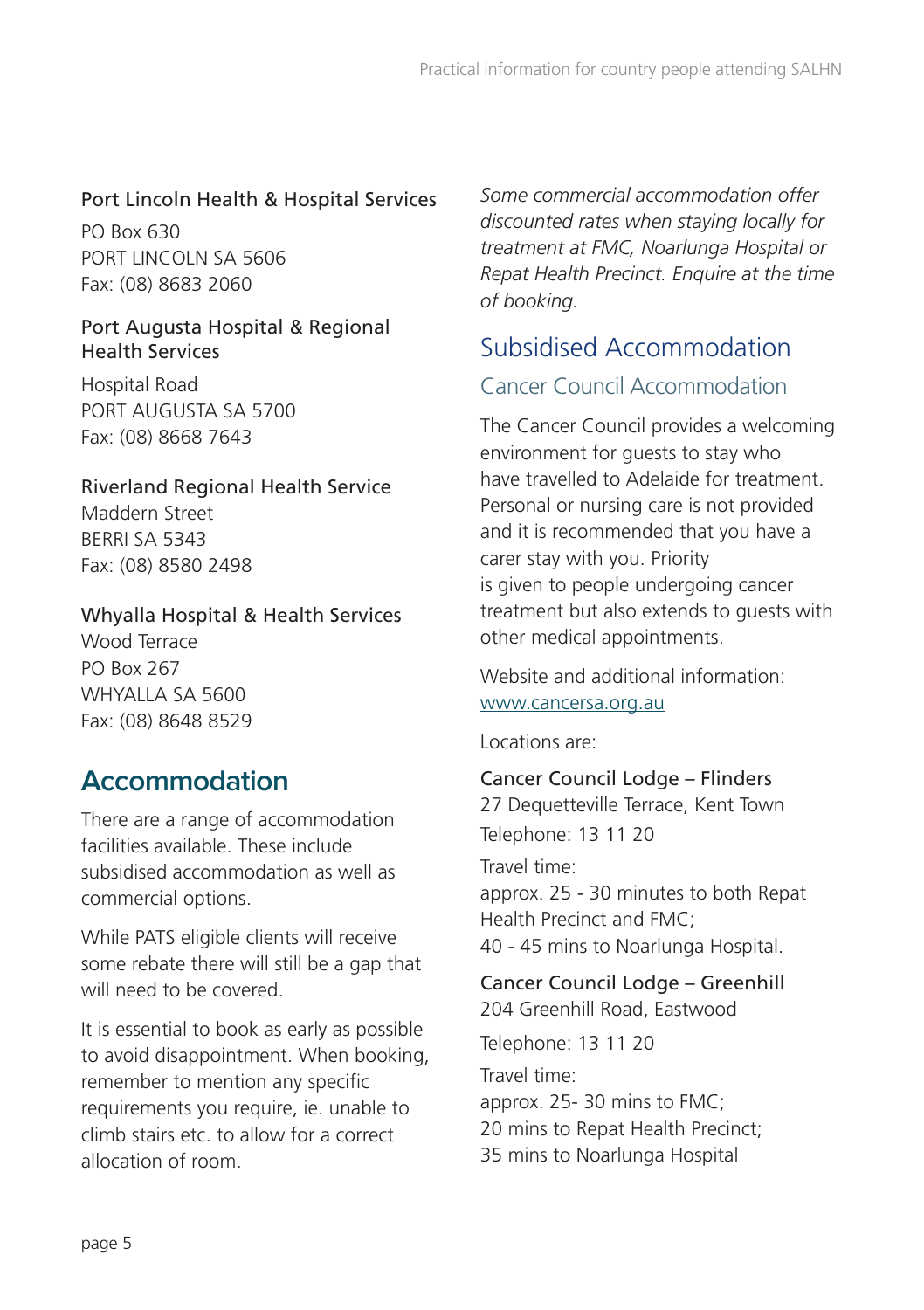#### <span id="page-5-0"></span>Cottages 4 Country Care

House located in Wayville Travel time: approx. 14 mins to Repat Health Precinct; 25 – 30 mins to FMC or Noarlunga Hospital. Telephone: 0416 722 870 Email: [mates@cottages4countrycare.org.au](mailto:mates@cottages4countrycare.org.au)

Website: www[.cottages4countrycare.org.au](http://cottages4countrycare.org.au/)

There are several units available for country patients who have to stay in Adelaide for treatment.

Low cost accommodation for disadvantaged / disabled people from country areas who require services offered in Adelaide.

#### Oasis

Head office located at: 114 Henley Beach Road, Torrensville 5031

Telephone: (08) 8234 5802

Share accommodation in self-contained house at Brighton.

Oasis is located on major bus and train routes.

website: [cwsa.org.au](http://cwsa.org.au)

Please note travel times may vary subject to traffic and road conditions during your stay in Adelaide. All travel times are approximate and do not include time taken to park your vehicle.

# Commercial accommodation

#### Flinders Medical Centre and Repat Health Precinct catchment area

Some commercial accommodations offer a small discount when you mention you are a patient attending Flinders Medical Centre. Ask at the time of enquiry.

#### Nunyara Holiday Apartments

5 Burnell Drive, Belair Telephone: (08) 8278 1673 5 self-contained family units *All units are located upstairs.* Travel time: approx. 10 - 15 minute drive to FMC; 13 - 20 minute drive to Repat Health Precinct.

Bookings: [nunyara@senet.com.au](mailto:nunyara@senet.com.au) Website: [www.nunyara.com.au](http://www.nunyara.com.au/)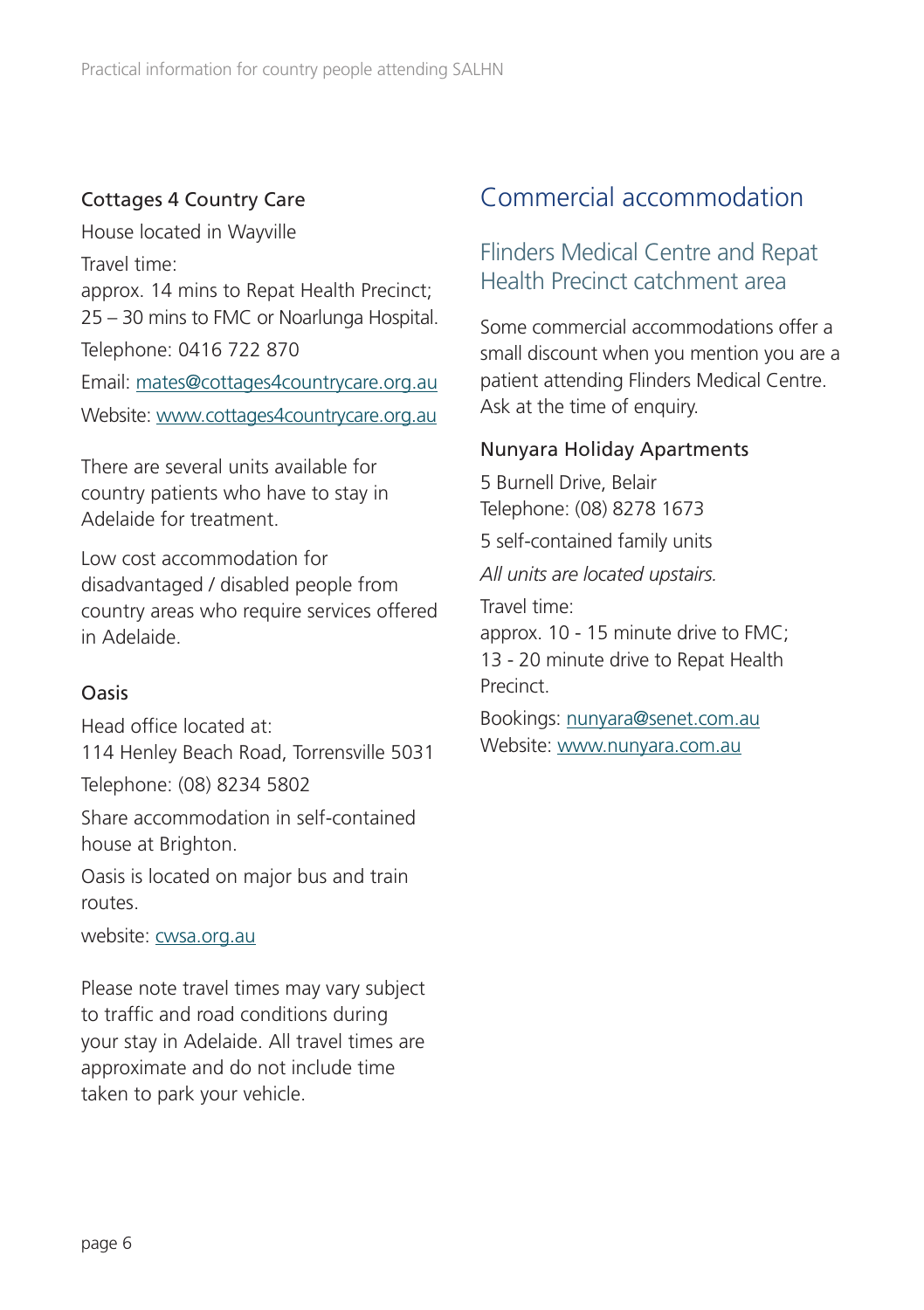#### Hotels/motels

Marion Hotel 849 Marion Road, Mitchell Park Telephone: (08) 8276 8888 Travel time: approx. 7 minute drive to FMC; 15-20 minutes to Repat Health Precinct. Close to bus stop. Website: [www.marionhotel.com.au](http://www.marionhotel.com.au/)

bookings: [info@marionhotel.com.au](mailto:info@marionhotel.com.au)

#### Morphett Arms Hotel

138 Morphett Road, Glengowrie Telephone: (08) 8295 8371

Travel time: approx. 15 minute drive to FMC; 15 minutes to Repat Health Precinct.

Website: [www.morphettarms.com.au](http://www.morphettarms.com.au/) email: [of](mailto:office@morphettarms.com.au)[fice@morphettarms.com.au](mailto:fice@morphettarms.com.au)

#### Tonsley Hotel

1274 South Road, Clovelly Park Telephone: (08) 8276 8099

Travel time: approx. 10 minutes to FMC; 15 mins to Repat Health Precinct.

Website: [www.tonsleyhotel.com.au](http://www.tonsleyhotel.com.au/)

#### Marion Motel and Apartments

540 Marion Road, Plympton Park Telephone: (08) 8371 2899 Enquire about a 10% discount for country patients at FMC.

Travel time: approx. 12 minutes by car to FMC; 15-20 mins to Repat Health Precinct. Website: [www.adelaidemotel.com.au/en-us](http://www.adelaidemotel.com.au/en-us)

#### Caravan park accommodation

#### Marion Holiday Park

323 Sturt Road, Bedford Park Telephone: (08) 8276 6695

Cabins and holiday units

Special rates apply for Flinders Medical Centre patients and their families.

Travel time: approx. 5 minutes by car or 15-20 minute walk or bus to FMC; 15 mins to Repat Health Precinct (23-35 minutes by public transport).

Website: [www.marionhp.com.au](om.au/)

#### Sturt River Park

Brookside Road, Darlington Telephone: (08) 8296 1113

Cabins and on-site vans

Special rates apply for Flinders Medical Centre patients and their families.

Travel times: approx. 5-10 minutes to FMC; 15-20 minutes to Repat Health Precinct.

Website: [www.sturtriverpark.com.au](http://www.sturtriverpark.com.au/)

#### Woodcroft Park Caravan Park

Lot 1 Bains Road, Woodcroft Phone: (08) 8325 1233

Cabins, on-site vans, powered sites.

Travel time:

approx 15-20 mins to Repat Health Precinct and 25 mins to Noarlunga Hospital.

Website: [www.woodcroftpark.com.au](http://www.woodcroftpark.com.au/)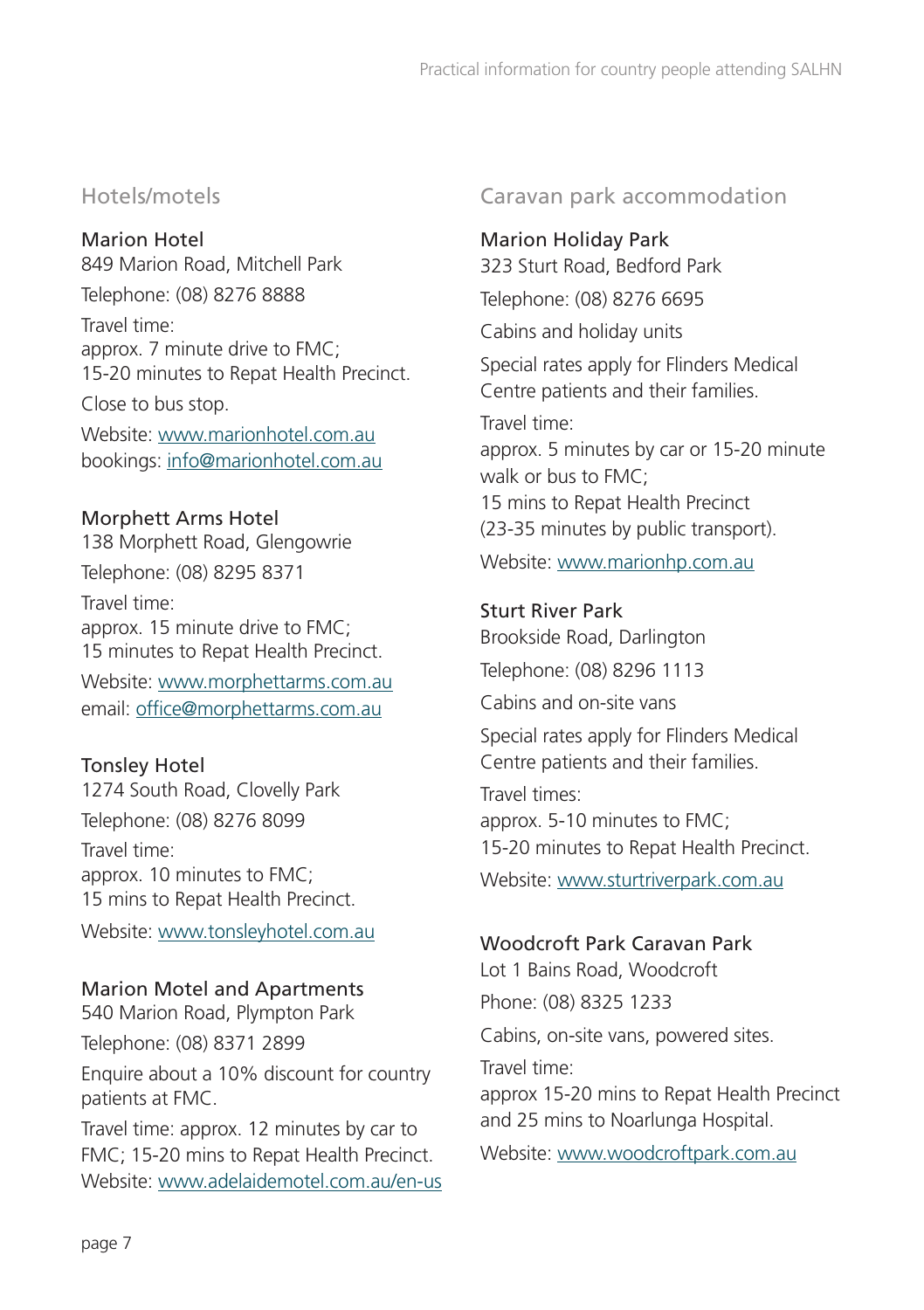# <span id="page-7-0"></span>Adelaide Shores Caravan Park Resort

Military Rd, West Beach

Travel time: approx. 25 mins to FMC and Repat Health Precinct.

A choice of sites which also include selfcatering cabins with a range of options for every budget.

Website: [www.adelaideshores.com.au](http://www.adelaideshores.com.au/).

*At time of booking always inquire if the accommodation gives a discount for country patients receiving treatment at the Flinders Medical Centre, as this is not advertised to the general public.*

#### Noarlunga Hospital catchment area

Bed and Breakfast options

The 1839 27 High St, Willunga SA 5172 Phone: (08) 7516 5601

Website: [www.the1839.com](http://www.the1839.com)

Travel time: approx. 20 mins to Noarlunga Hospital.

#### Picturesque Pointe Cottage

71 The Esplanade, Port Noarlunga Phone: (08) 8186 6128 Travel time: approx. 10 mins to Noarlunga Hospital. Website: www.portnoarlunga.com/stores/ picturesquepointe.htm

#### Grape Pickers Cottages

575 California Rd, Tatachilla SA 5171 Phone: 0438 332 921 Travel time: approx. 15 mins to Noarlunga Hospital. Website: [www.grapepickers.com.au](http://www.grapepickers.com.au)

#### Rendezvous

66 The Esplanade, Christies Beach Phone: (08) 8382 6295 Travel time: approx. 10 mins to Noarlunga Hospital. Website: www.users.bigpond.com/ rendezvousbb

#### Motels/hotels

Christies Beach Hotel/Motel 12-30 Gulfview Rd, Christies Beach Phone: (08) 8382 1166 Travel time: approx. 5-10 mins to Noarlunga (30 mins via public transport). Website: [www.christiesbeachhotel.com.au](http://www.christiesbeachhotel.com.au)

Mick O'Shea's Irish Pub & Motel Main South Rd, Hackham Phone: (08) 8384 6944 Travel time:

approx. 10 mins via car to Noarlunga Hospital (30 mins via bus).

Website: [www.mickosheas.com.au](http://www.mickosheas.com.au)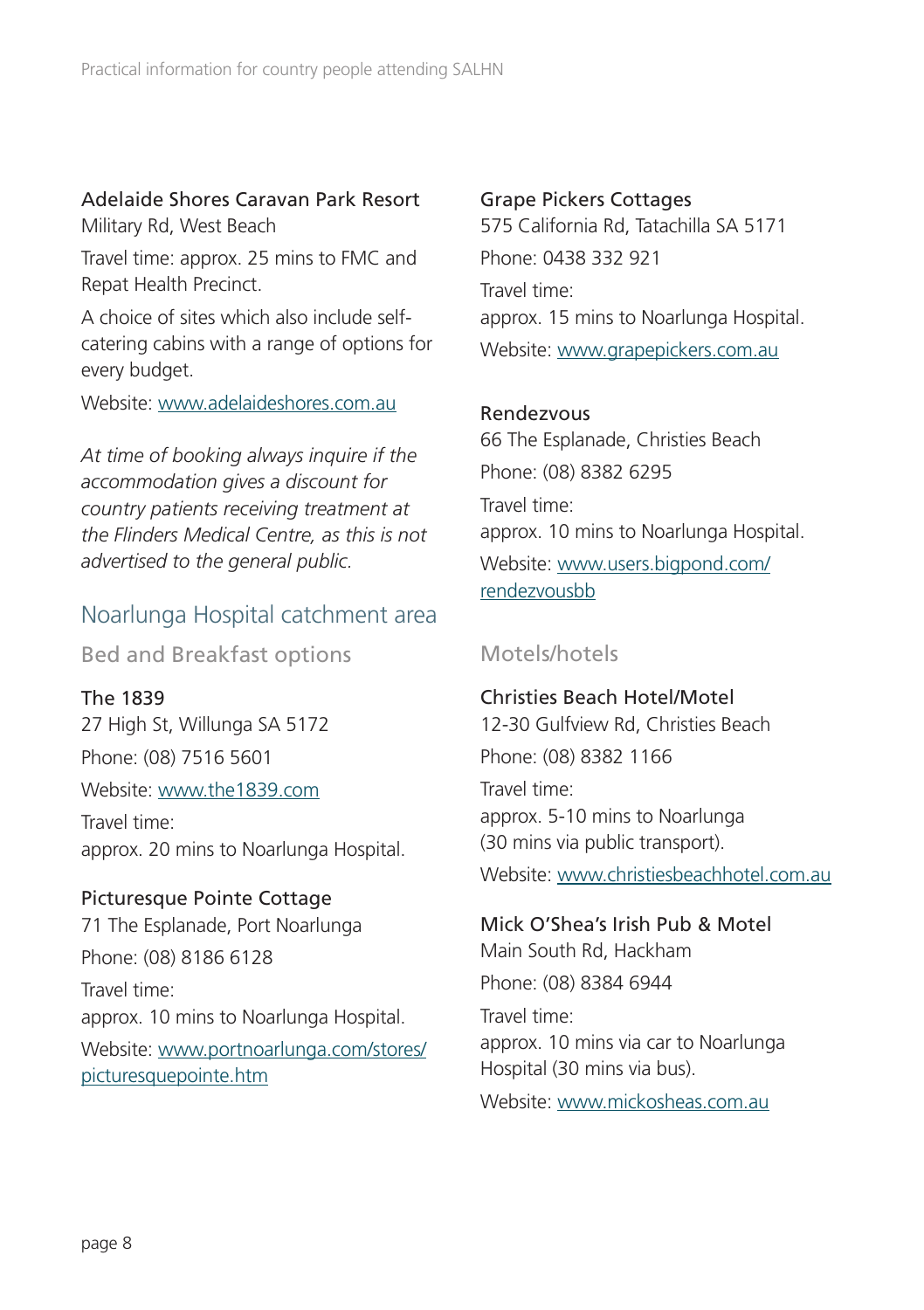#### Port Noarlunga Motel

39 Saltfleet Street, Port Noarlunga Phone: (08) 8382 1267

Travel time: approx. 10 mins via car/18 mins via public transport to Noarlunga Hospital.

Website: [www.portnoarlungamotel.com.au](http://www.portnoarlungamotel.com.au)

#### Coastview Motor Inn

Cnr Esplanade & Wembley St, Port Noarlunga South

Phone: 83863311

Travel time:

approx. 10 mins via car/30 mins via public transport to Noarlunga Hospital.

Website: [www.coastviewmotorinn.com.au](http://www.coastviewmotorinn.com.au)

#### Caravan and Tourist Parks

#### Christies Beach Tourist Park

39 Sydney Cres, Christies Beach Phone: (08) 8326 0311

Travel time: approx. 10 mins to Noarlunga Hospital. Public transport route N/A.

Website: [www.christiesbeachtouristpark.com.au](http://www.christiesbeachtouristpark.com.au)

Moana Beach Tourist Park 44 Nashwauk Cres, Moana Phone: (08) 8327 0677

Travel time: approx. 15 mins via car/30 mins via public transport to Noarlunga Hospital.

Website: [www.moanabeachtouristpark.com.au](http://www.moanabeachtouristpark.com.au)

# **Public transport**

#### Adelaide Metro-InfoLine

For all Adelaide-Metro queries such as planning a journey, current time table, ticket information etc.

Telephone the Adelaide-Metro Information line: 1300 311 108

Or visit [www.adelaidemetro.com.au](http://www.adelaidemetro.com.au/)

# **Other transport options**

#### Access Taxis

Access Taxis cater for passengers with mobility difficulties or disabilities, particularly those with wheelchairs and scooters to be positioned safely and securely into the taxi.

To book an Access Taxi call 1300 360 940 (24 hours a day, 7 days a week).

#### Taxi Services

Adelaide Independent Taxis Telephone: 13 22 11 Website: aitaxis.com.au

Suburban Taxi Telephone: (08) 8400 6266 Website: suburbantaxis.com.au

13CABS Telephone: 13 22 27 website: 13cabs.com.au

Des's Minibus Telephone: (08) 8440 1600 website: dessminibus.com.au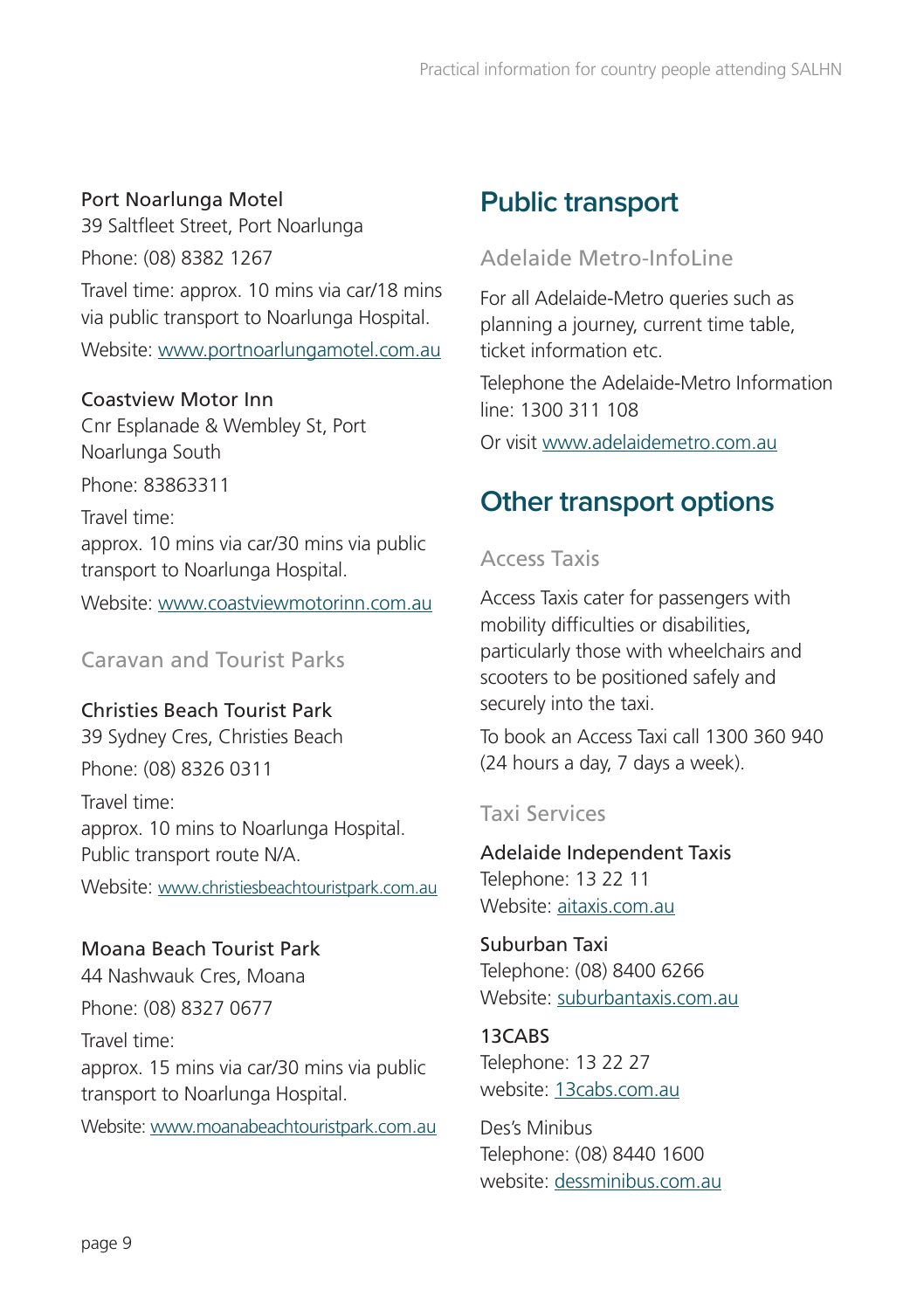# **Country Links Transport**

| <b>CPN</b>                                                           | Council and regions covered                                                                                          | <b>Contact details</b>                                                                                                       |
|----------------------------------------------------------------------|----------------------------------------------------------------------------------------------------------------------|------------------------------------------------------------------------------------------------------------------------------|
| Barossa Regional<br>Community Transport<br>Scheme                    | Barossa and Light Regional                                                                                           | Ph 08 8563 8411<br>Fax 08 8563 8461<br>www.barossa.sa.gov.au                                                                 |
| Eyre Peninsula Community<br>Passenger Network (Pt<br>Lincoln Office) | Streaky Bay, Le Hunt, Elliston, Kimba, Cleve,<br>Franklin Harbour, Lower Eyre Peninsula, Tumby<br>Bay & Port Lincoln | Ph 08 6557 1250<br>Ph 1300 306 551<br>www.redcross.org.au                                                                    |
|                                                                      |                                                                                                                      | Encouraged to ring Adelaide<br>Ph 81000 4587                                                                                 |
| Eyre Peninsula Community<br>Passenger Network<br>(Ceduna Office)     | Ceduna                                                                                                               | Ph 08 8672 5380<br>M 0427 543 773 After hours<br>www.redcross.org.au                                                         |
| Hills Community Transport                                            | Mount Barker and Adelaide Hills                                                                                      | Ph 08 8391 7234<br>Ph 08 8391 7246<br>council@mountbarker.sa.gov.au<br>www.mountbarker.sa.gov.au/<br>hillscommunitytransport |
| Country Health Connect:<br>Kingscote                                 | Kangaroo Island                                                                                                      | Ph 08 85534231<br>Fax 08 85534227                                                                                            |
| Mid North Community<br>Passenger Network                             | Clare and Gilbert Valleys, Wakefield, Goyder<br>and Mallala                                                          | Ph 08 8842 1677<br>cpn@cqvc.sa.gov.au<br>http://www.passengernetwork.com.au/                                                 |
| Mid Murray Community<br>Passenger Network                            | Mid Murray and Murray Bridge                                                                                         | Ph 08 81004609<br>www.murraymalleetransport.com.au                                                                           |
| Murray Mallee Community<br>Passenger Network                         | Coorong, Karoonda East Murray and Southern<br>Mallee                                                                 | Ph 08 85723513<br>Fax 08 85724813<br>mmcpnco@tbcc.org.au<br>web: www.murraymalleecpn.org.au                                  |
| Northern Passenger<br><b>Transport Network</b>                       | Flinders Ranges, Mount Remarkable,<br>Peterborough, Northern Areas, Orrorroo<br>Carrieton                            | Ph 08 8666 2255<br>Fax 08 8666 2159<br>nptn@mtr.fa.gov.au                                                                    |
| Riverland Community<br>Transport Scheme                              | Berri, Barmera, Gerard, Loxton, Waikerie,<br>Renmark, Paringa                                                        | Ph 8100 4645<br>www.redcross.org.au                                                                                          |
| South East Community<br>Transport Network                            | Tatiara, Kingston, Robe, Lucindale &<br>Naracoorte                                                                   | P 1800246850<br>www.redcross.org.au                                                                                          |
| Southern Communities<br>Transport Scheme                             | Victor Harbor<br>Alexandrina Council                                                                                 | Ph 08 8551 0760<br>Fax 08 8551 0761<br>scots@victor.sa.gov.au<br>www.victor.sa.gov.au/page.aspx?u=188                        |
| Yorke Peninsula<br>Community Transport                               | Yorke Peninsula<br>Copper Coast<br>Barunga West                                                                      | Ph 1300 132 932<br>Ph 08 8853 3700<br>admin@ypcommunitytransport.org.au<br>www.ypcommunitytransport.org.au                   |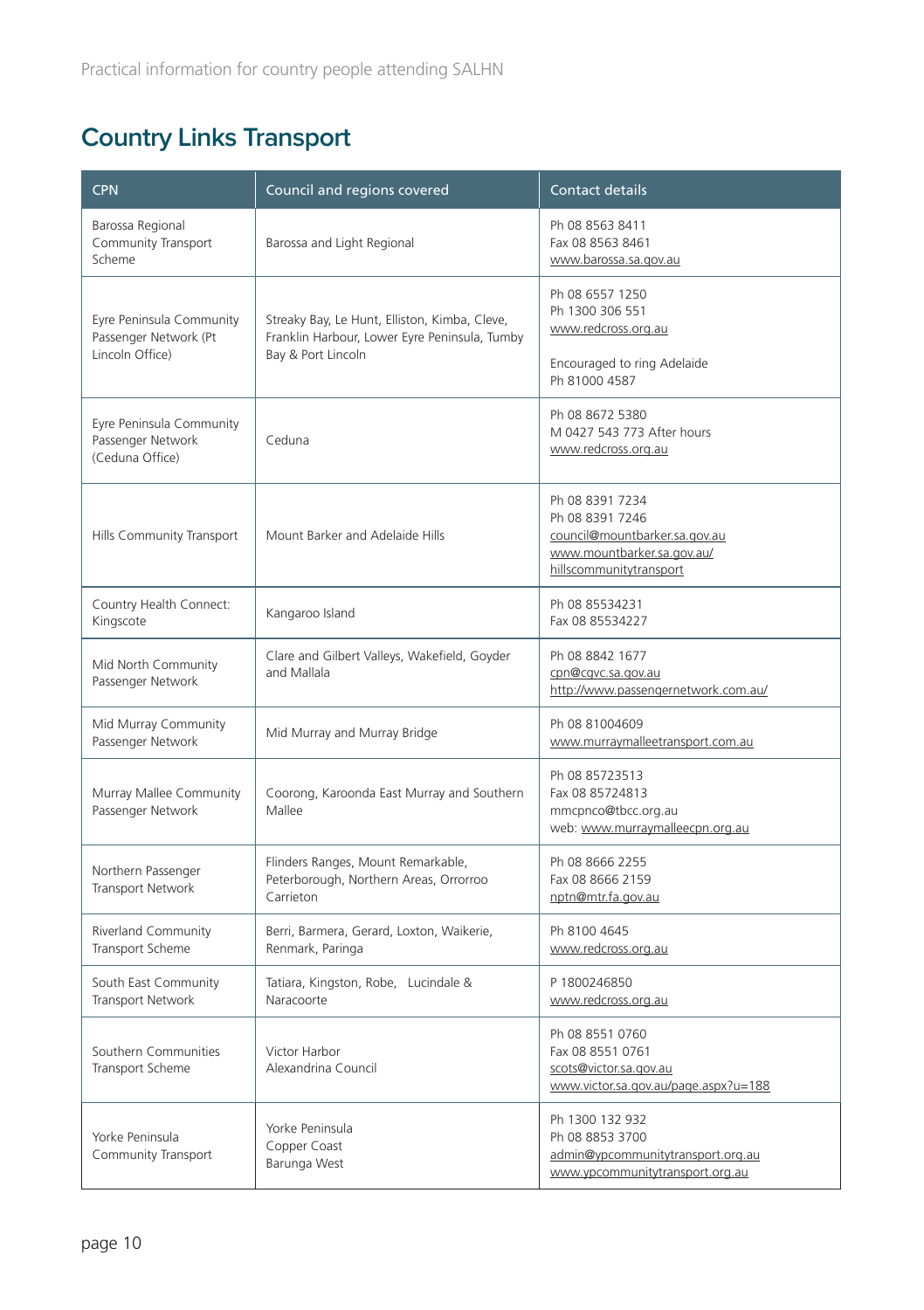# **Alternative Transport Options:**

It is expected that patients are required to make their own arrangements home – Sometimes unexpected admissions can't be avoided - if assistance is required in helping you make arrangements to get home ask one of the staff who can contact either the social work department or the country liaison nurse for assistance or advice. The transit lounge is available for patients awaiting discharge from hospital. There is limited parking in front of the transit lounge in which family/friends can collect you - this is adjacent to the western side of the multi-story car park

Some community transport options could also be available to Country Patients attending FMC – advance notice is needed when using this service.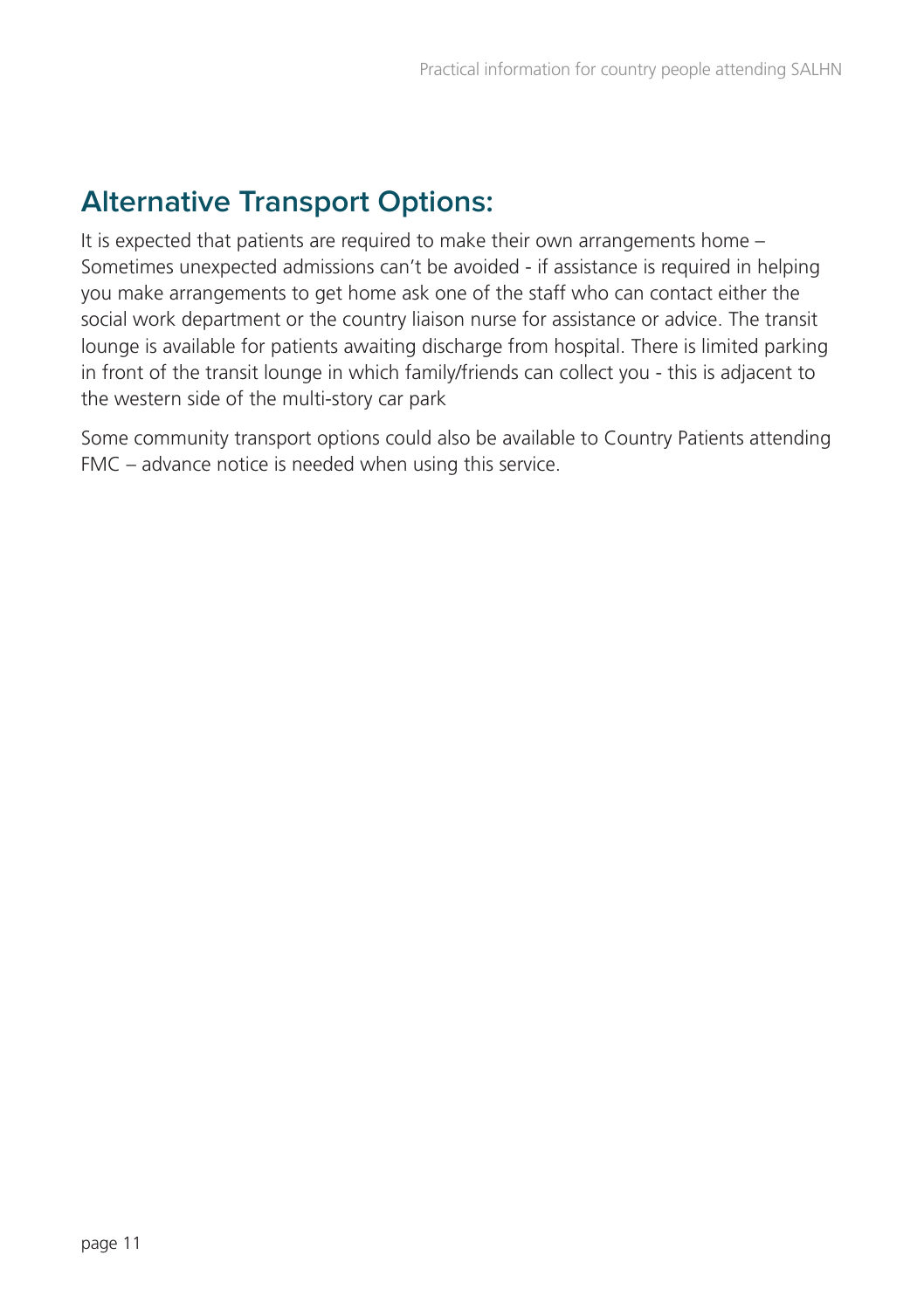

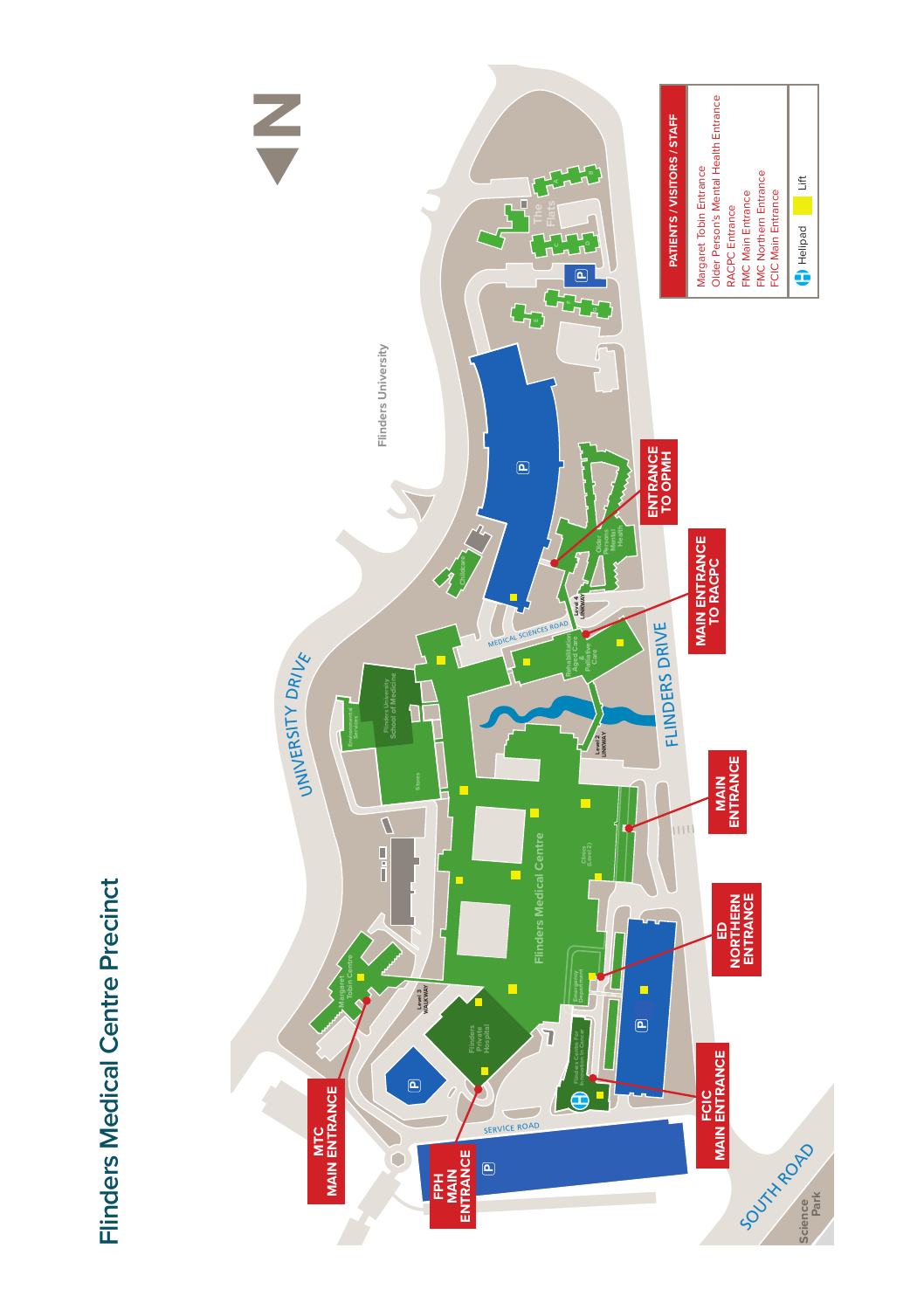

# Rehab Wards A&B Map Legend Map Legend

- Allied Health and<br>Hydrotherapy Pool 2 Allied Health and
	- ViTA and Rehab V Hydrotherapy Pool ViTA and Rehab V
- Repat Radiology 4 Repat Radiology
- Chapel 5 Chape
	- Museum Museum
- Orthotics & Prosthetics SA Orthotics & Prosthetics SA
	- Older Persons Mental Older Persons Mental
- Health Service (OPMHS) Health Service (OPMHS)
	- Specialised Advanced<br>Dementia Unit (SADU) Specialised Advanced Dementia Unit (SADU)
		- - Gate Entry
				- Gate Exit
					-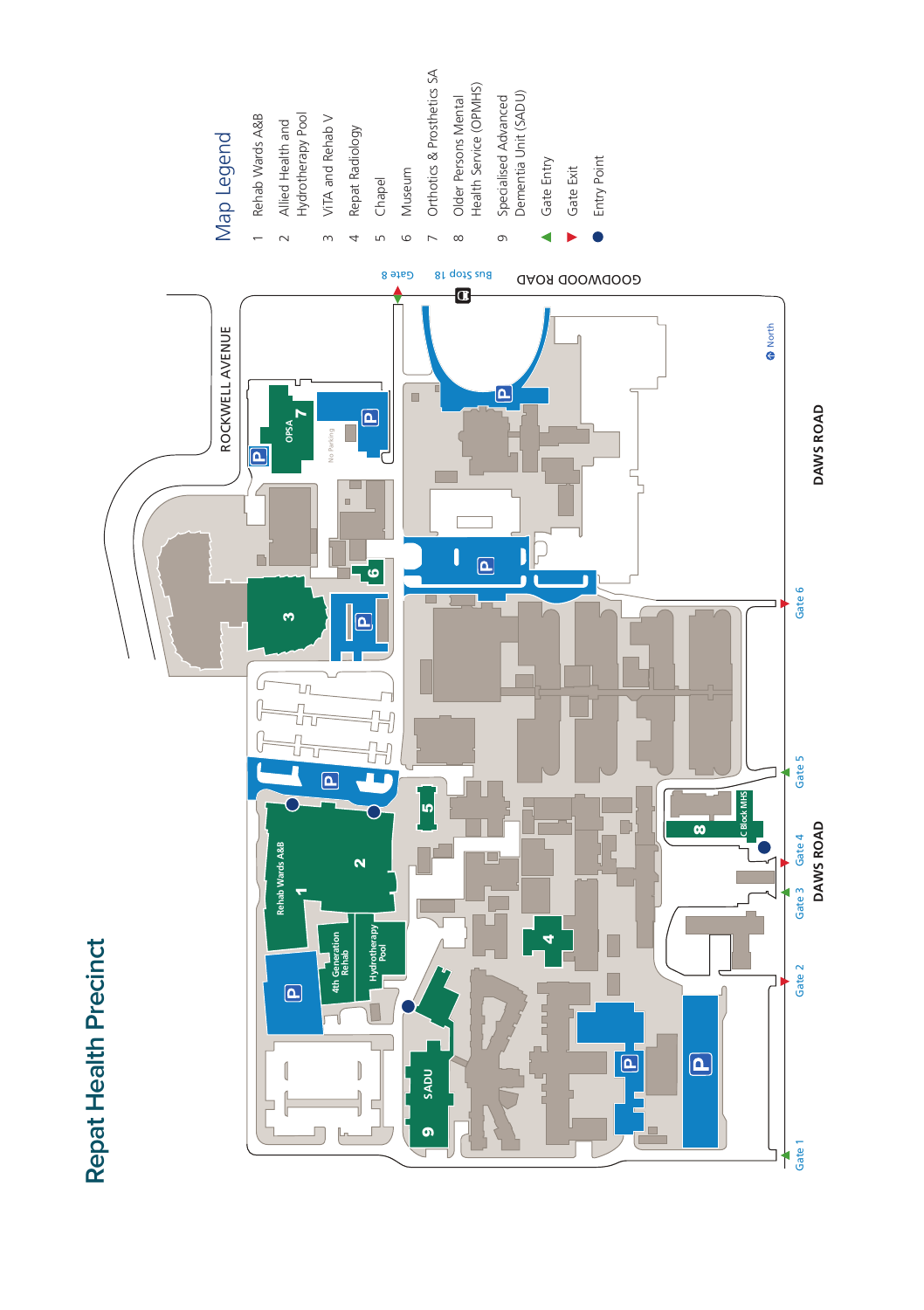# Noarlunga Hopsital Precinct **Noarlunga Hopsital Precinct**